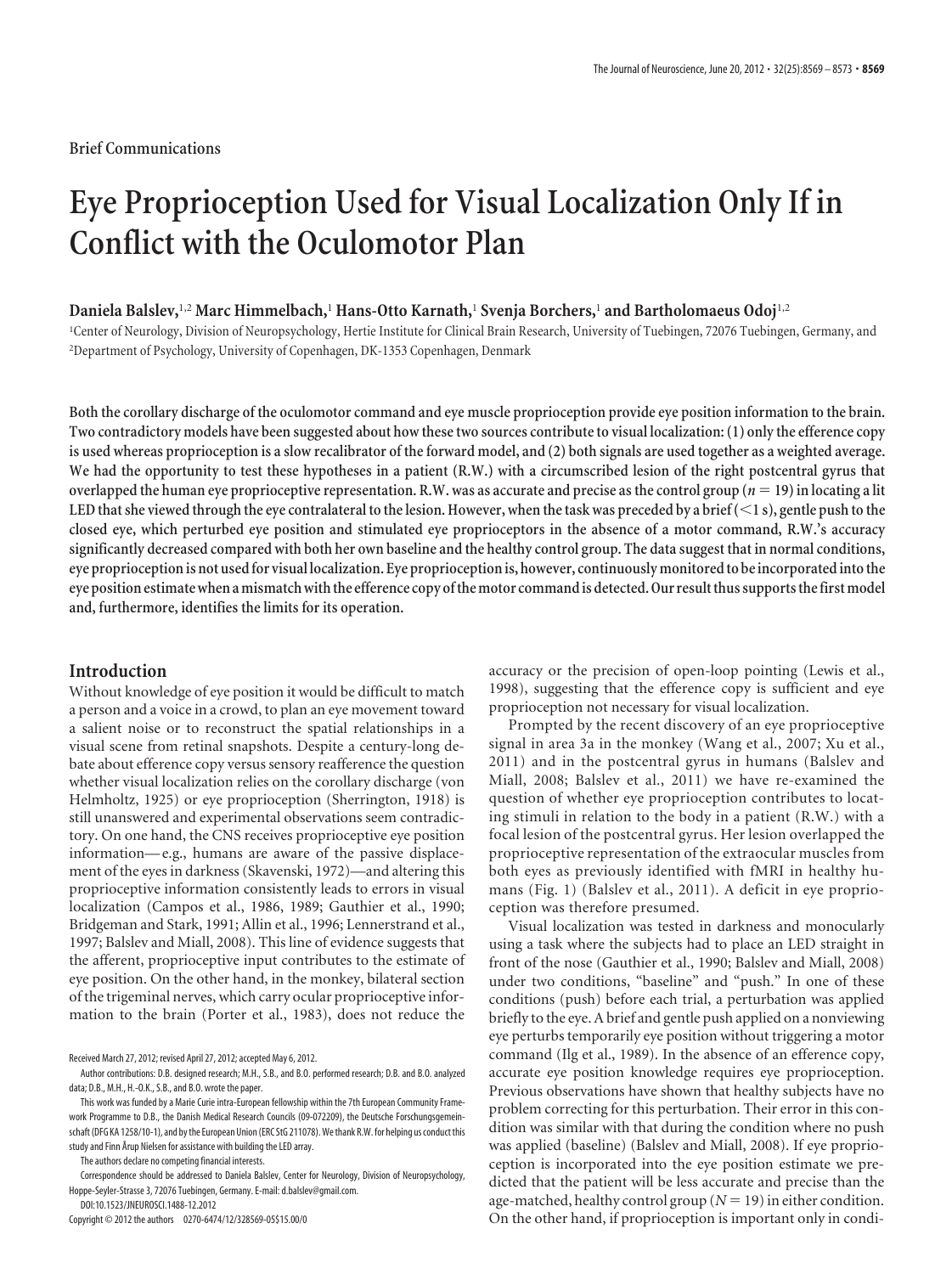

Figure 1. The lesion of patient R.W. overlaps with the Brodmann Areas 3a, 1 and 2 and the cortical projection for eye proprioception in the postcentral gyrus. The lesion (arrow) is shown in 3 orthogonal projections through the coordinates (*x*, *y*, *z* 34, 32, 42) on a T1-weighted MR-image of the patient's brain normalized to the MNI space (*A–D*). In *B*, the color overlays show the probabilistic atlas for area 3a (yellow), 2 (blue), and 1 (green), probabilities 10 –100%. The red overlayshows the representation of eye proprioception for the left (*C*) and the right (*D*) eye muscles as identified by fMRI in a group of 18 healthy subjects (Balslev et al., 2011). The threshold for this functional overlay is *z*-score  $\geq$  2.61,  $p <$  0.005, uncorrected for multiple comparisons.

tions when eye position is perturbed by an external force, then such errors should occur only in the condition with a push.

# **Materials and Methods**

#### *Subjects*

*Patient R.W*. We tested the patient R.W., a 69-year-old woman, righthanded (Edinburgh handedness inventory score of 90; Oldfield, 1971) and with right eye dominance ("hole in the paper" test; Crider, 1944). Her vision was corrected to normal using glasses. R.W. had a MRconfirmed focal intracerebral hemorrhage with a length diameter of 3.6 cm centered on the right postcentral gyrus. The lesion overlapped with Brodmann Areas 3, 2, and 1 as defined by the Juelich atlas (Geyer et al., 1996; Grefkes et al., 2001; Eickhoff et al., 2005). On this atlas it was possible to localize 94.6% of the lesion volume, 80% of it being located in the primary somatosensory cortex (39.9% in Area 2, 19.7% in Area 3b, 15.9% in Area 1, and 4.5% in Area 3a). Less than 4% of the voxels were also found in Area 7 (3.9%), Area 4 posterior (3.2%), IPC (2.9%), and Area 4 anterior (2.8%). The lesion also overlapped in part with the projection of eye muscle proprioception in the sensorimotor cortex identified in healthy subjects by Balslev et al. (2011) (Fig. 1).

At the time of testing,  $\sim$  3 years poststroke, R.W. had a selective proprioceptive deficit in both hands, but normal two-point discrimination and no impairment in the ability to move or exert power (Borchers et al., 2011). Similar with the hand, we found no asymmetry in the accuracy of tactile discrimination in the eyelid region. Two-point discrimination was identical on both sides, 16 mm on the lower and 20 mm on the upper eyelid. She reported that immediately after stroke she suffered from double vision, a symptom that resolved within a few days.

*Control group*. Nineteen healthy participants (15 women) were tested as controls (median age: 63 years, range 57–73 years). The mean age was not significantly different to the patient's age [*t* test, single case comparison (Crawford and Howell, 1998),  $p = 0.394$ ]. All controls were right-handed and had normal or corrected-to-normal vision. Fifteen participants had right eye dominance. Patient and controls gave written informed consent to participate in the study, which was performed in accordance with the ethical standards laid downin the 1964 Declaration of Helsinki and approved by the local Ethics Committee.

## *Visual localization task*

*Baseline condition*. To investigate the effect of a lesion of the right postcentral gyrus on perceived eye position we used a task in which the participants located their visual straight ahead in monocular vision and darkness (Gauthier et al., 1990; Balslev and Miall, 2008).

The participant sat at 49 cm in front of an array with 96 LEDs separated by 1 cm/1.1°, its center aligned with the head/body midline. The head was fixed with a chin rest and cheek pads.

At the initiation of each trial one of 6 possible LEDs chosen in a predetermined random order that was identical across patient and controls was lit up (position -16.5°, -13.2°, -9.9°, 9.9°, 13.2°, 16.5°; negative values denote locations to the left of head midline). The participants' task was to navigate this LED directly in front of their nose by telling the experimenter to move the LED to the left or right. This position was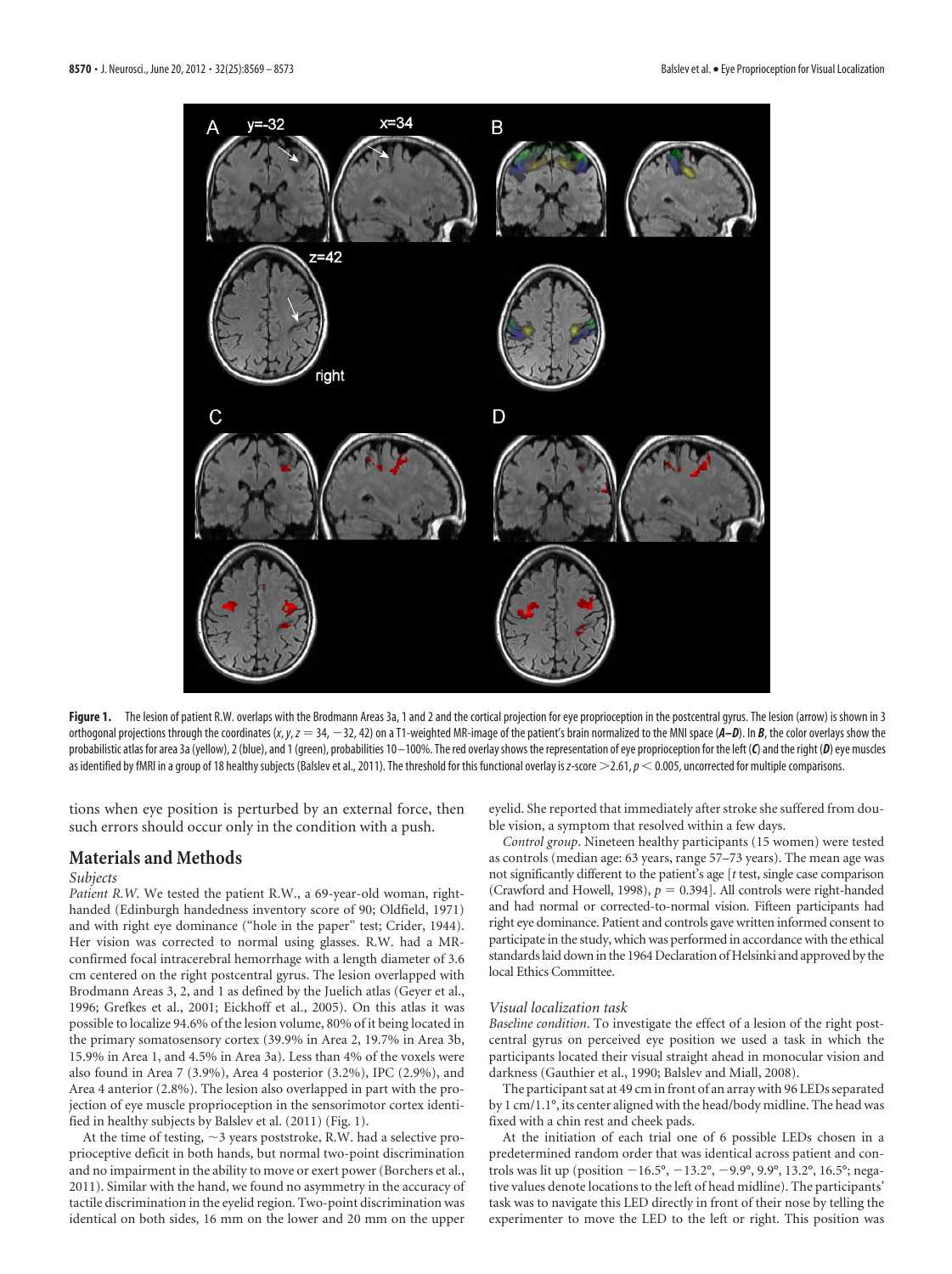recorded and a new trial started. The task comprised 24 trials, 4 for each possible start position of the LED. Visual localization error and SD were calculated.

*Passive eye displacement (push) condition*. To investigate the impact of eye proprioception on visual localization, the same task was performed immediately after a displacement of the viewing eye using a gentle and brief push (<1 s) on the closed eyelid. When applied to a closed eye this push moves the eye briefly in the direction of the push, then the eye returns toward its resting position. Because no eye movement occurs in the other eye (Ilg et al., 1989), it is unlikely that this maneuver causes an oculomotor command, and thus, the only source of information about the displacement is the extraocular muscle proprioceptors. The push condition was practiced with normal binocular vision before the start of the experiment. The participants placed their right index finger at the outer corner of the eyelid and pushed the eye bulb toward the nose, increasing the force until they produced double vision. They were instructed to reproduce the same force when pushing the eye through a closed eyelid during the experiment. Immediately after pushing the eye, the participants opened their eye to perform the task like in the baseline condition. Twelve trials per eye (two for each starting LED) were performed. For both eyes, participants pushed with their right index finger. Patient and controls performed the conditions in the same order: right eye baseline, right eye push, left eye baseline, and left eye push.

#### *Analysis*

To compare R.W.'s performance in one task with the control group, we applied two-tailed *t* tests adapted for the single-case studies (Crawford and Howell, 1998). To test for a dissociation between conditions in patient R.W. an unstandardized difference test was used. This test implements a repeated-measures ANOVA for the single-case (Crawford et al., 1998; Crawford and Garthwaite, 2005).

## **Results**

In the baseline condition, both R.W. and the control group were accurate in locating the straight ahead position visually with either eye (Fig. 2*A*,*B*). The modified *t* test for the single-case comparison (Crawford and Howell, 1998) showed no significant difference between R.W. and the control group ( $p > 0.6$  for left eye;  $p > 0.7$  for right eye). Moreover, there was also no statistical evidence for an accumulation of errors in the patient from the first to the last trial of the baseline session. The regression line encoding the change in error over time had a small negative slope in the patient ( $-0.18$  for the left and  $-0.15$  for the right eye) that did not significantly differ from the control group ( $p > 0.2$  for either eye).

In the push condition, the accuracy of visual localization in the control group was similar to the baseline condition. In contrast, R.W. showed a significant error to the left by 15.91° for the left, contralesional, eye, which was significantly different from the control group ( $p = 0.049$ ). For the right eye, no significant difference between R.W. and the control group ( $p > 0.9$ ) was observed. A repeated-measures ANOVA implemented as an unstandardized difference test (Crawford et al., 1998; Crawford and Garthwaite, 2005) showed a highly significant difference between conditions in the patient relative to controls for the left eye (unstandardized difference test  $p < 0.001,$  correlation between baseline and push conditions in the control group  $r = 0.92$ ) and no significant interaction for the right eye ( $p > 0.7$ , correlation between conditions in the control group  $r = 0.73$ ). The left, contralesional eye was significantly more affected than the right, ipsilesional eye. In the push condition, there was a significant difference between the left and the right eye in the patient compared with controls (unstandardized difference test,  $p = 0.043$ , correlation between eyes in the control group  $r = 0.49$ ).

Results in the same direction albeit weaker were found for the SD (Fig. 2*C*,*D*). Again no difference was found between patient



Figure 2. Accuracy and precision for locating an LED relative to the body in monocular vision and in darkness. Mean error (*A*, *B*) and SD (*C*, *D*) for the patient and a group of 19 healthy controls are shown in baseline and in push condition, separately for the left eye (A, C) and right eye (B, D). Error bars represent one SD. The arrow on the x-axis label shows the direction of the push. Filled circles, patient; empty circles, controls; asterisk denotes a p value <0.05 for a single-case *t* test testing for a difference between the patient and the control group ( $N = 19$ ).

and controls in the baseline condition (single-case comparison:  $p = 0.786$  for left and  $p = 0.117$  for right eye). For the left eye, the push significantly increased the SD in the patient (Fig.  $2*C*$ , *). For the right eye, a numerical difference in the* same direction was found (Fig.  $2D$ ,  $p = 0.06$ ). The difference between conditions in the patient however did not reach statistical significance for either eye (unstandardized difference test  $p > 0.1$ , correlation  $r = 0.46$  for the left eye and  $r = 0.64$ for the right eye).

## **Discussion**

This study investigated whether eye proprioception contributes to visual localization. We tested whether a patient with a presumed deficit in eye proprioception after a focal lesion in the left postcentral gyrus made more errors in locating a visual target relative to the head midline compared with an aged-matched control group. Although the patient was as accurate and precise as the control group under the normal, baseline condition, she exhibited a significant error when the position of one eye was perturbed peripherally. In this condition, we found a shift to the left in perceived straight ahead when the task was executed with the left, contralesional eye. This corresponds to a shift toward the nose in perceived eye position, in the direction of the applied force. The direction of this shift is identical with that produced by a push after 1 Hz rTMS in healthy subjects, a procedure that decreased the excitability of the eye proprioceptive area (Balslev and Miall, 2008). The illusory eye rotation induced by peripheral eye manipulation that occurs only in the context of a decreased cortical processing in the somatosensory cortex suggests that under these circumstances, an erroneous proprioceptive input is incorporated into the estimate of eye position.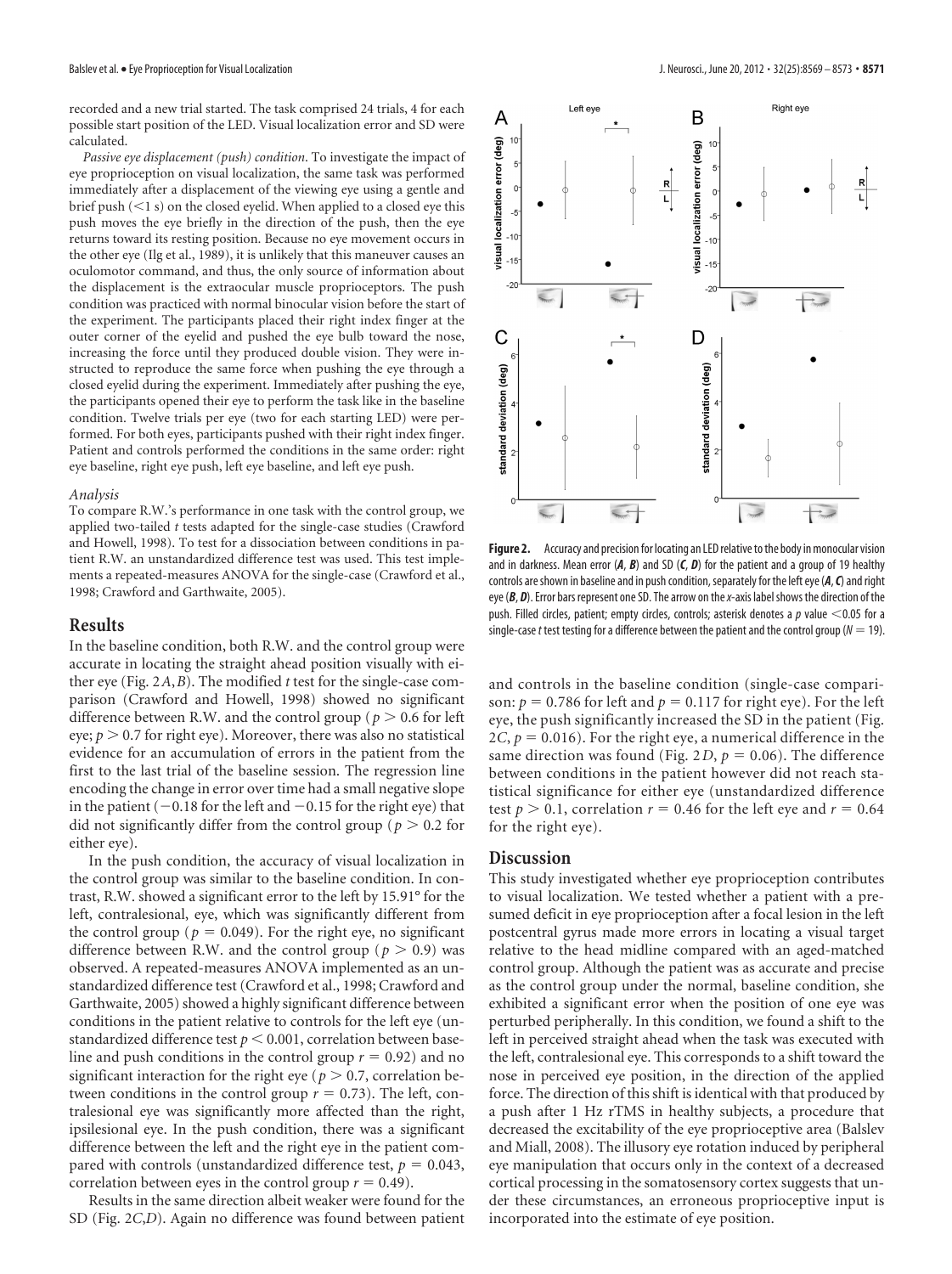The impairment in visual localization in the patient during the push condition was stronger for the left, contralesional eye. For this eye both accuracy and precision were decreased in the patient relative to the control group. For the right, ipsilesional eye, the mean error was similar with the control group whereas for the SD we found a trend ( $p = 0.06$ ) for a decrease in the precision for visual localization, similar with the left eye. Thus, despite the bilateral representation of eye proprioception in the human brain identified by fMRI (Balslev et al., 2011), the larger severity of the proprioceptive impairment in the contralesional compared with the ipsilesional eye suggests that the eye proprioceptive representation in the contralateral hemisphere has a higher functional impact.

Based on these results we argue that in normal conditions the oculomotor command is sufficient for visual localization and proprioception adds no benefit. However, the proprioceptive input seems to be used as soon as it conflicts with the estimate of eye position based on the efference copy. In this way, the healthy control group can correct for an externally imposed perturbation to eye position. In the patient with a somatosensory lesion, this information is reduced or distorted. Consequently errors in visual localization occur when the oculomotor command alone cannot indicate eye position, as in the push condition of the present experiment.

This interpretation explains previously contradictory observations. On one hand acute distortions in eye proprioceptive input after tendon vibration (Allin et al., 1996; Lennerstrand et al., 1997), passive eye movement (Gauthier et al., 1990; Bridgeman and Stark, 1991) or rTMS (Balslev and Miall, 2008) in humans alter visual localization, suggesting that proprioception contributes to this function. These observations would fit with a model where the two sources of eye position are combined as a weighted average, the weight of proprioception being calculated to be  $\sim$ 26-32% (Gauthier et al., 1990; Bridgeman and Stark, 1991). On the other hand, in the monkey, the reduction of the proprioceptive afference to the brain by bilateral sectioning of the trigeminal nerve does not increase either error or SD for locating a visual target during open-loop pointing (Lewis et al., 1998) suggesting that proprioception makes no contribution at all. These observations would fit with a model where proprioception, although not used for visual localization, calibrates over the long term the forward model which estimates the consequences of the oculomotor command (Steinbach, 1986). Because these two sets of experiments were performed in different species with known differences in the eye proprioceptive system (e.g., extraocular muscle spindles are absent in the monkey but present in humans; Donaldson, 2000), interspecies differences could have been responsible for the apparent contradiction between their conclusions. Another possible source of discrepancy is the concern that in the experiment by Lewis et al. (1998), despite the bilateral section of the trigeminal nerves, sufficient proprioceptive input could reach the CNS via the oculomotor nuclei, which have recently been suggested to receive sensory input from the pallisade endings (Lienbacher et al., 2011). The current experiment tested in the same subjects how visual localization is affected by both the conflict between the proprioceptive inflow and the efference copy (e.g., by comparing the baseline and the push condition) as well as by the reduction in the proprioceptive afference (e.g., by comparing the patient and the healthy group). This design allowed us to conclude that although in normal conditions proprioception is unlikely to contribute to visual localization, the afferent input is compared with the efference copy and used as soon as a discrepancy between the two sources of eye position information is detected. Our observations offer thus support to both models and furthermore explain their apparent contradiction by identifying the circumstances when they operate.

The redundancy of proprioception for eye localization is at the first glance surprising. It contrasts with the findings in the skeletal system, where limb localization relies on both proprioception and the efference copy of the motor command (Wolpert et al., 1995). It is also at odds with the idea that the brain uses all available information, weighting each source according to its reliability to obtain a common, more precise estimate (van Beers et al., 2002; Ernst and Bülthoff, 2004). Unlike the limbs that move in a relatively unpredictable environment, against gravity and at lower speed, the eyes move very fast during saccades, rest on the orbit floor cushioned in connective tissue and are unlikely to be exposed to sudden mechanical perturbations. Therefore, for the eye, neural mechanisms may have evolved to support precise feedforward control of position, rendering the slower proprioceptive feedback superfluous. However, proprioceptive information is sampled, compared with the efference copy and incorporated into the estimate of eye position as soon as discrepancies are detected. This could be the case after injury or surgery or after small mechanical perturbations of the eye bulb (e.g., applying a contact lens).

Our conclusion rests on the assumption that the comparison between the proprioception and efference copy occurs upstream S1, so that despite an S1 lesion, a mismatch between the two signals (e.g., eye push) can be correctly detected and can impact on visual localization. In humans, the ascending pathways for neither the proprioceptive input nor the efference copy of the oculomotor command are known. Single cell recordings in nonhuman primates have uncovered a pathway that relays the efference copy from the superior colliculus via the medial-dorsal thalamic nucleus to the cortex (Sommer and Wurtz, 2008). For eye proprioception, the subcortical pathways are less well understood, but similar with those for the efference copy, are likely to include the superior colliculus (Ndiaye et al., 2000) or the central thalamus (Tanaka, 2007), structures which are therefore plausible candidates for where the two signals converge. However, mapping the neural structures that respond to the mismatch between proprioception and efference copy (e.g., by fMRI or neurophysiological recordings) would be needed to identify how the CNS implements this comparison.

One could object that the weighted average model could explain the current data if one assumes that proprioception is weighted higher in the push compared with the no-push condition. In the push condition, this would then cause a larger difference in performance between controls and the patient, who has no proprioceptive signal, and therefore makes more systematic error and drops precision. Our arguments against this objection are the failure to find a difference in SD between patients and controls in the no-push condition as well as the similar SD in controls between the push and no-push conditions. However, since these are both null results, they should be interpreted with caution. It may be the case that the weight of proprioception in the no-push condition is so small, that the corresponding small increase in noise in the patient is swamped by other noise sources, such as output errors in aligning the stimulus to straight ahead. A similar explanation could be given for the failure to find a statistically significant increase in SD in the control group from the no push to the push condition. To test this possibility further studies using different visual localization tasks (e.g., pointing or saccades to visual targets), various target positions (e.g., not only straight ahead) or various delays between the push and the task would be needed.